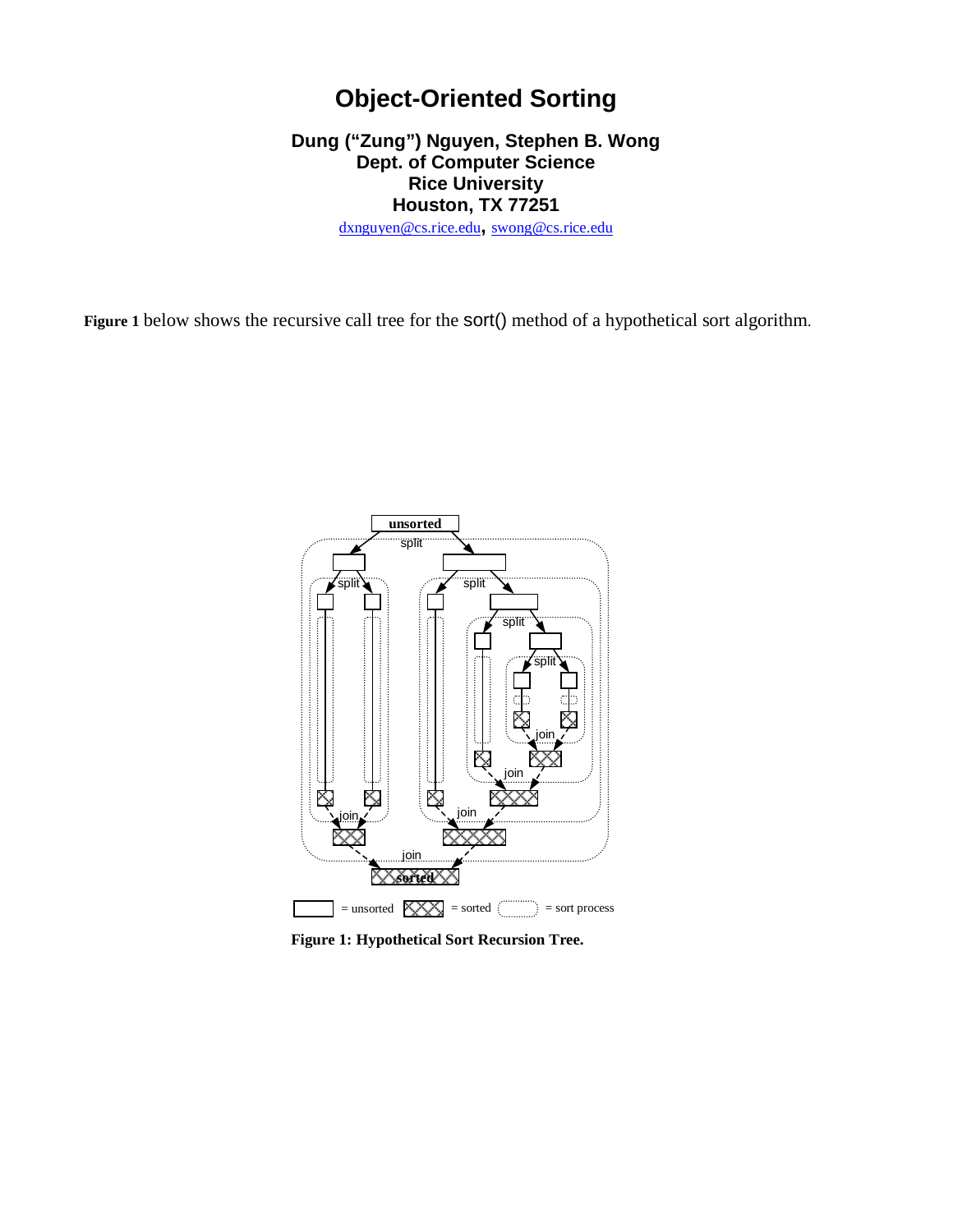**Table 1** below summarizes the split/join operations of a few common sort algorithms.

| <b>Sort</b>      | <b>Split operation</b>                                                    | Join operation                          |  |
|------------------|---------------------------------------------------------------------------|-----------------------------------------|--|
| <i>Insertion</i> | Return hi                                                                 | Insert $A[hi]$ into proper<br>location. |  |
| Merge            | Return midpoint index.                                                    | Merge subarrays.                        |  |
| Quick            | Find and return pivot point index                                         | Do nothing.                             |  |
| <b>Selection</b> | Swap extremum with $A[hi]$ and return hi                                  | Do nothing.                             |  |
| <b>Bubble</b>    | Bubble up extremum to $A[hi]$ and return hi                               | Do nothing.                             |  |
| Heap             | Swap extremum (A[lo]) and A[hi], reheapify A[lo, hi-1],<br>and return hi. | Do nothing.                             |  |

## **Table 1: Concrete split/join Operations**

From Table 1, we can see that selection sort, bubble sort, and heap sort<sup>1</sup> are essentially identical processes, though they have different algorithmic complexities: they all pull out the extremum from the array and split it off. A trivial no-op join then follows this. Quick sort is similar to the selection/bubble/heap genera except that it pulls off a set of one or more extrema values.

On the flip side of the coin, we see that insertion sort and merge sort are similar in that their split operations are trivial while their join operations are more complex. Insertion splits off one element at a time while merge sort splits the array in half each time. One can think of the join() method in insertion sort as merging a sorted array with a one-element array (which is obviously sorted).

j

Heap sort heapifies the array only once at construction time.